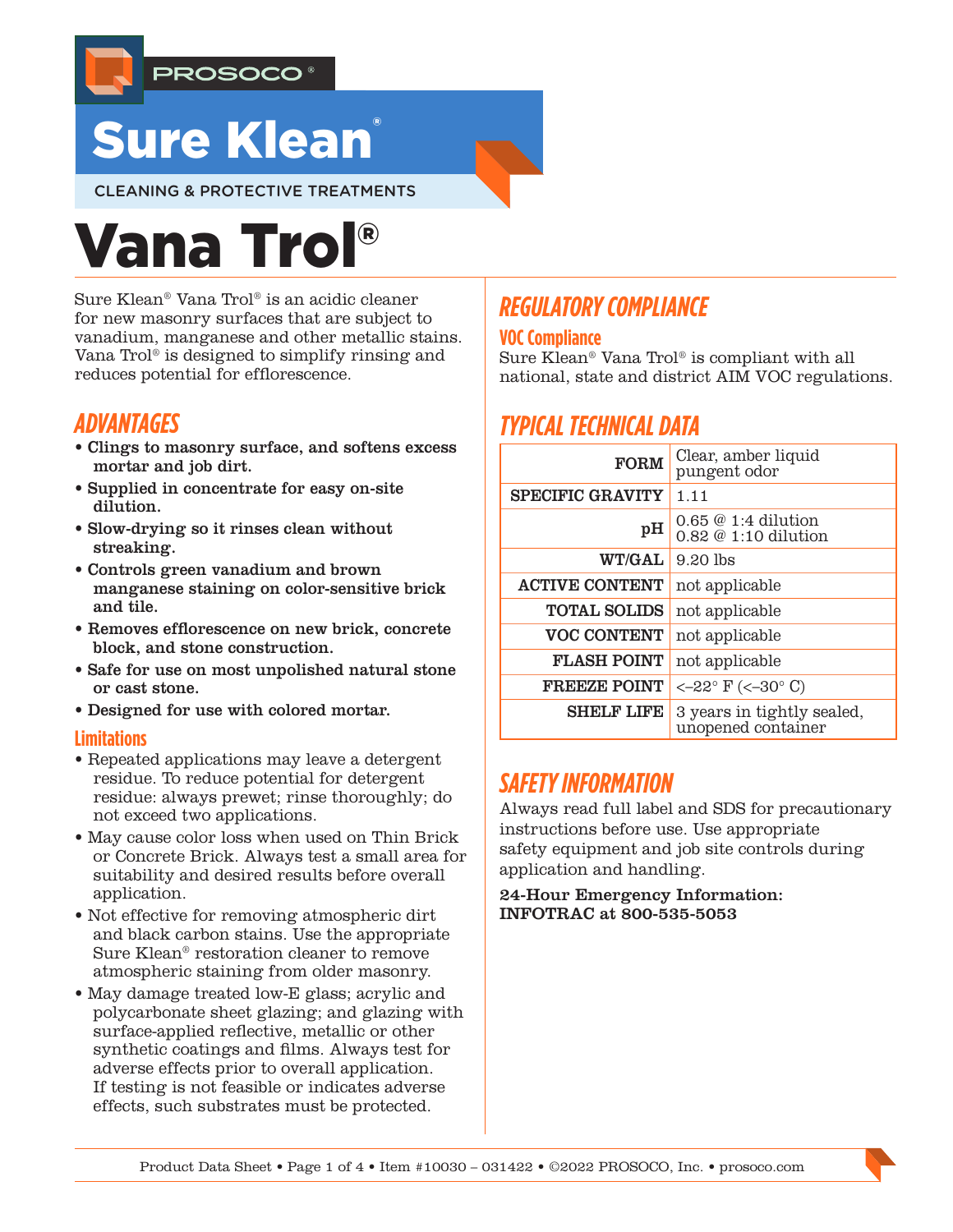### **Product Data Sheet Sure Klean® Vana Trol®**

## *PREPARATION*

Clean masonry before installing non-masonry materials such as windows, doors, finished flooring, metal fixtures, hardware, light fixtures, roofing materials, etc. that the cleaner could harm. If cleaning is to be completed after installation of materials not intended to be treated or exposed to Vana Trol®, test all substrates not intended to be treated with Vana Trol® before full scale application. If testing is not feasible or indicates adverse effects, protect substrates from product splash, residue, wind drift and fumes with Sure Klean® Strippable Masking or polyethylene prior to application.

All caulking and sealant materials should be in place and thoroughly cured before cleaning.

| Recommended for these substrates. Always test.<br>Coverage is in sq.ft./m. per gallon. |                                                                         |                                        |                                |
|----------------------------------------------------------------------------------------|-------------------------------------------------------------------------|----------------------------------------|--------------------------------|
| Substrate                                                                              | Type                                                                    | Use?                                   | Coverage                       |
| Architectural<br>Concrete<br>Block*                                                    | Burnished<br>Smooth<br>Split-faced<br>Ribbed                            | yes <sup>*</sup><br>yes<br>yes         | 500-900 sq.ft.<br>46-84 sq.m.  |
| Concrete*                                                                              | <b>Brick</b><br>Tile<br>Precast Panels<br>Pavers<br>Cast-in-place       | yes<br>yes<br>yes<br>yes<br>yes<br>yes | 500–900 sq.ft.<br>46-84 sq.m.  |
| <b>Fired Clay</b>                                                                      | <b>Brick</b><br>Tile<br>Terra Cotta (unglazed)<br>Payers                | yes<br>yes<br>yes<br>yes               | 600-900 sq.ft.<br>56-84 sq.m.  |
| Marble,<br>Travertine,<br>Limestone                                                    | Polished                                                                | no                                     | N/A                            |
|                                                                                        | Unpolished                                                              | yes                                    | 600–900 sq.ft.<br>56-84 sq.m.  |
| Granite                                                                                | Polished                                                                | yes                                    | 800-1000 sq.ft.<br>74-93 sq.m. |
|                                                                                        | Unpolished                                                              | yes                                    | 700-1000 sq.ft.<br>65-93 sq.m. |
| Sandstone                                                                              | Unpolished                                                              | yes                                    | 600-900 sq.ft.<br>56-84 sq.m.  |
| Slate                                                                                  | Unpolished<br>*Sure Klean <sup>®</sup> Custom Masonry Cleaner is a more | yes                                    | 700-1000 sq.ft.<br>65-83 sq.m. |

\*Sure Klean® Custom Masonry Cleaner is a more appropriate product.

Always perform a test panel of each surface to confirm suitability, proper dilution rates and desired results before overall application.

Sure Klean® Light Duty Concrete Cleaner is a more appropriate product.

Repeated application may damage surfaces. Always test to ensure desired results. Coverage estimates depend on surface texture and porosity.

When applying to exteriors of occupied buildings, make sure all windows, exterior intake and air conditioning vents are covered and air handling equipment is shut down during application.

Construction soiling and mortar residues on new brick and tile surfaces clean most effectively if the cleaning is done within 14–28 days of installation. Mortar and grout smears left on the surface longer result in a more difficult clean down and may cause undesirable results. Cleaning high-strength mortar/grout within seven days improves results.

The presence of excessive moisture in the wall contributes to efflorescence and other staining. Always protect open wall cavities from rain during construction.

When working over traffic, clean when traffic is at a minimum. Protect or divert traffic if necessary.

#### **Surface and Air Temperature**

For best results, clean when air and masonry surface temperatures are 40°F (4°C) or above. Cleaning when temperatures are below freezing or will be overnight may harm masonry. If freezing conditions existed before application, let the masonry thaw.

#### **Equipment**

Use low-pressure spray (50 psi max) or denselypacked, soft-fibered masonry-washing brush. Do not apply with pressure spray above 50 psi. Such application will drive the chemicals deep into the surface making it difficult to rinse completely. Transport and store in a cool, dry place.

Rinse with enough water and pressure to flush spent cleaner and dissolved soiling from the masonry surface and surface pores without damage. Inadequate rinsing leaves residues which may stain the cleaned surface.

Masonry-washing equipment generating 400– 1000 psi with a water flow rate of 6–8 gallons per minute is the best water/pressure combination for rinsing porous masonry. Use a 15–45° fan spray tip. Heated water (150–180°F; 65–82°C) may improve cleaning efficiency. Use adjustable equipment for reducing water flow-rates and rinsing pressure as needed for sensitive surfaces. Rinsing pressures greater than 1000 psi and fan spray tips smaller than 15° may permanently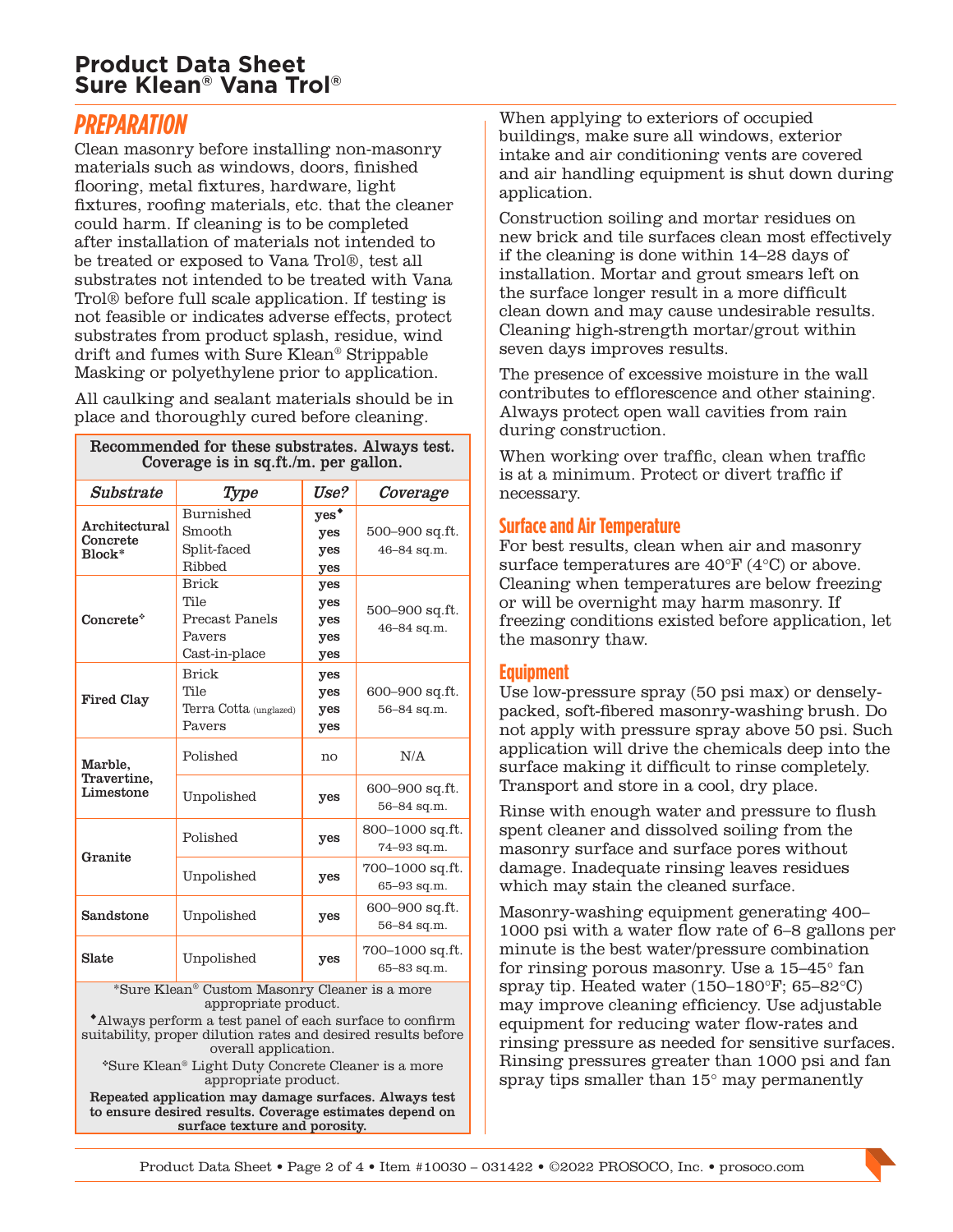## **Product Data Sheet Sure Klean® Vana Trol®**

damage sensitive masonry. Water flow-rates less than 6 gallons per minute may reduce cleaning productivity and contribute to uneven cleaning results.

#### **Storage and Handling**

Store in a cool, dry place with adequate ventilation. Vapors and liquid can damage a variety of metals and fabrics. Do not alter or mix with other chemicals. Always seal container after dispensing. Published shelf life assumes upright storage of factory-sealed containers in a dry place. Maintain temperature of 45–100°F (7–38°C). Do not double stack pallets. Dispose of unused product and container in accordance with local, state and federal regulations.

## *APPLICATION*

Read "Preparation" and the Safety Data Sheet before use. ALWAYS TEST a small area of each surface to confirm suitability and desired results before beginning overall application. Test each type of masonry and each type of stain. Test with the same equipment, recommended surface preparation and application procedures planned for general application. Let test area dry 3–7 days before inspection and approval. Make the test panel available for comparison throughout cleaning project.

#### **Dilution**

Dilute Vana Trol® with 4–10 parts clean water to one part concentrate, based upon test results. Always pour cold water into empty bucket first, then carefully add cleaner. Never use hot water. Handle in high-density polyethylene or polypropylene containers only. No metal. Acidic materials and fumes attack metal.

## *BEST PRACTICES*

Repeated applications may leave a detergent residue. To reduce potential for detergent residue always prewet; rinse thoroughly; and do not exceed two applications.

When diluting product, always pour cold water into empty bucket first, then carefully add cleaner. Never use hot water. Handle in high-density polyethylene or polypropylene containers only. Acidic materials and fumes will attack metal.

Do not apply with pressure spray above 50 psi. This drives the chemicals deep into the surface,

#### **Coverage Rates**

When calculating the volume of cleaner required for porous, textured surfaces, assume 50 square feet per gallon of prepared cleaner. For dense, smooth surfaces, assume up to 150 square feet per gallon of prepared cleaner. The coverage rate chart assumes an average coverage rate of 100 square feet per gallon of prepared cleaner.

#### **Application Instructions**

#### Exterior Surfaces

Test thoroughly and follow preparation instructions above. Provide adequate ventilation. The following cleaning procedure is recommended unless otherwise indicated during testing:

- 1. Thoroughly saturate a large portion of the masonry surface with fresh water, working from the bottom to the top.
- 2. Using a densely-packed, soft-fibered masonrywashing brush or low pressure (50 psi max) spray, apply diluted solution freely.
- 3. Leave cleaning solution on the wall for about 5 minutes, depending on absorption rate of masonry and drying conditions. Do not let cleaner dry into the masonry. This may leave a residue and cause staining.
- 4. Reapply cleaning solution and scrape off heavy buildup of excess mortar using a wooden scraper or piece of brick. Take care to avoid damaging the masonry surface. Do not use metal scrapers, which may contribute to metallic staining. To avoid streaking, keep adjacent and lower wall surfaces wet and rinsed free of cleaning residues.

Avoid more than one reapplication over the same area. Repeated applications may cause a white detergent film to be deposited on the

making complete rinse difficult.

To avoid streaking, keep adjacent and lower wall surfaces wet and rinsed free of cleaning residues.

Rinse with enough water and pressure to flush spent cleaner and dissolved soiling from the masonry surface and surface pores without damage. Inadequate rinsing leaves residues which may stain the cleaned surface.

Never go it alone. For problems or questions, contact your local PROSOCO distributor or field representative. Or call PROSOCO technical Customer Care at 800-255-4255.